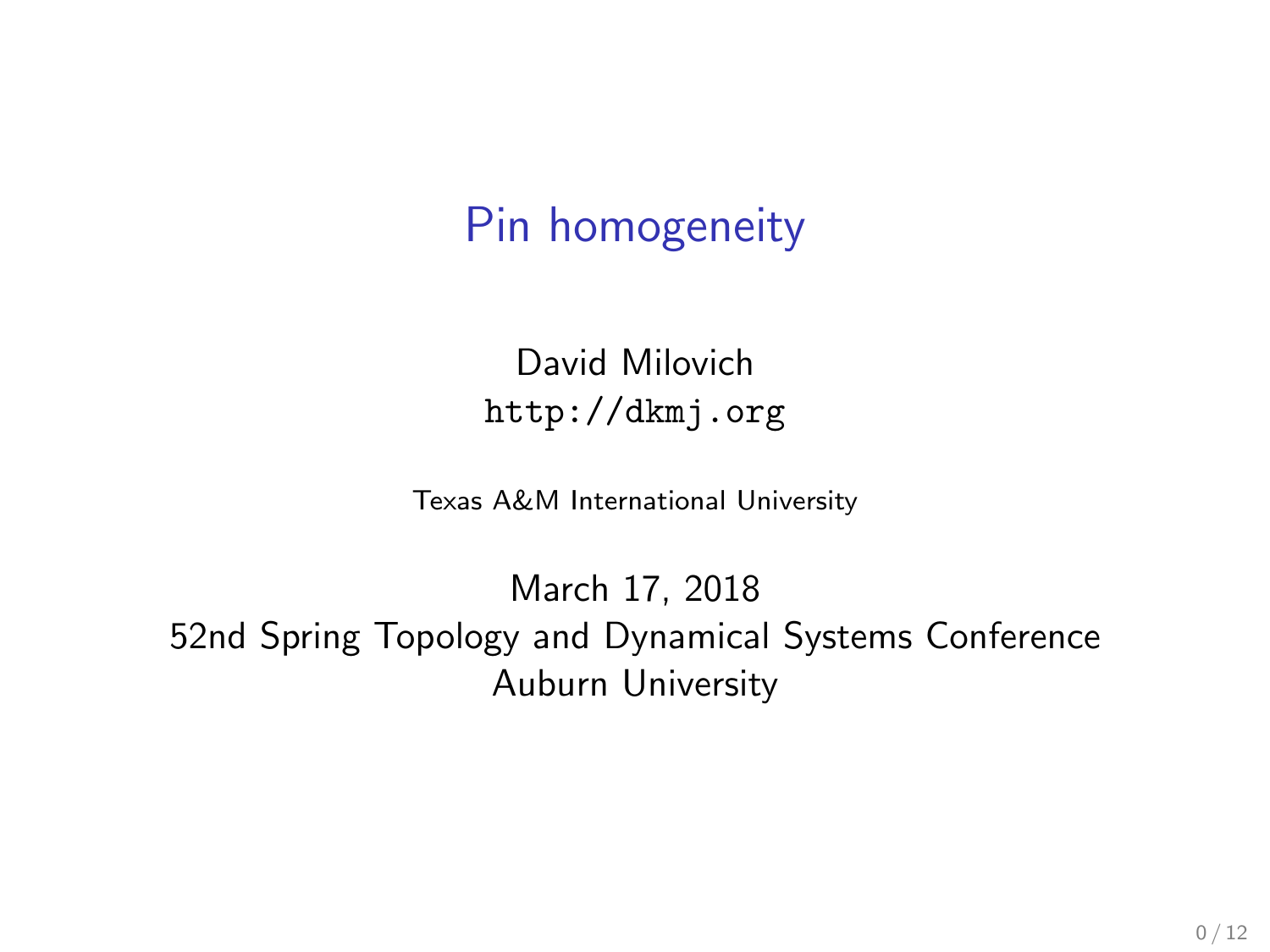## Compact homogeneous spaces

- (All spaces are assumed to be Hausdorff.)
- A space X is **homogeneous** if, for all  $p, q \in X$  there is a homeomorphism  $h: X \to X$  with  $h(p) = q$ .
- $\bullet$  Every compact space  $X$  embeds into  $([0,1]^\omega)^{w(X)}$ , which is compact and homogeneous.
- But from another point of view "large" compact homogeneous spaces are hard to come by. No matter what model of ZFC we're in, here are some these things we don't know:
	- $\triangleright$  (W. Rudin) Is there an infinite compact homogeneous space with no nontrivial converging  $\omega$ -sequences?
	- $\triangleright$  (Van Douwen) Is there a compact homogeneous space with c <sup>+</sup>-many disjoint open sets?
	- $\triangleright$  (Kunen) Is every compact space X a continuous image of a compact homogeneous space?

For examples, what about  $X = \omega_1 + 1$  or  $X = \beta \mathbb{N} \setminus \mathbb{N}$ ?

 $\blacktriangleright$  (M.) Is there an infinite compact homogeneous space X with a local base not Tukey equivalent to  $[\chi(X)]^{<\omega}$ ?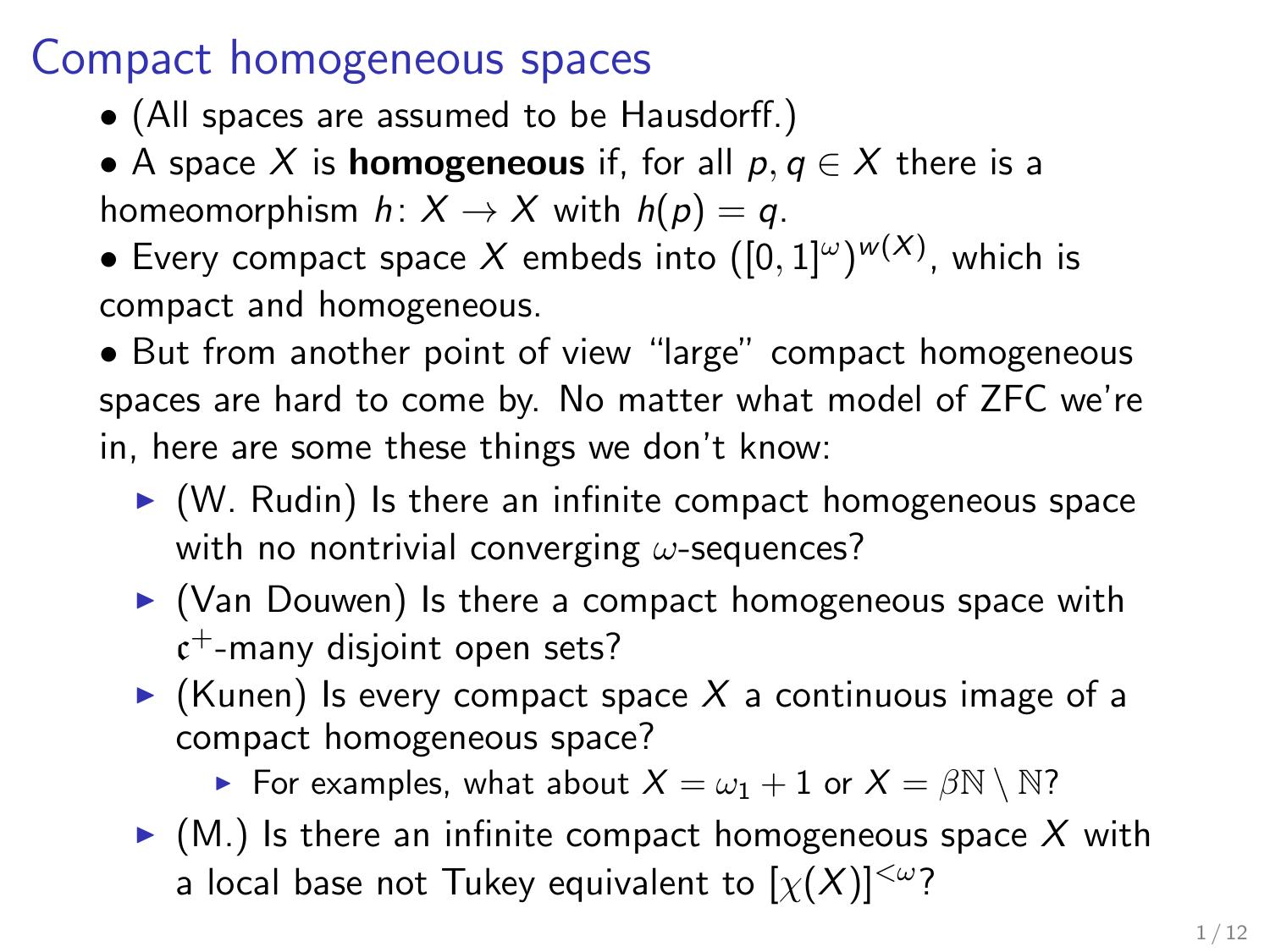## Some partial progress

We do know a few things. Perhaps most importantly, we know that infinite compact F-spaces are not homogeneous.

• (Frolik, M.E. Rudin)  $\beta N \setminus N$  is not homogeneous because each  $U \in \beta \mathbb{N} \setminus \mathbb{N}$  is not a U-limit of a discrete sequence.

•  $\beta \mathbb{N} \setminus \mathbb{N}$  is an **F-space**, *i.e.*, if U and V are disjoint open  $F_{\sigma}$  sets, then  $U$  and  $V$  have disjoint closures.

• (Kunen) If X is compact and homogeneous then X is not a product of one or more infinite F-spaces and zero or more first countable spaces.

• Kunen's proof uses his theorem that there exist Rudin-Keisler incomparable weak P-points in  $\beta \mathbb{N} \setminus \mathbb{N}$ .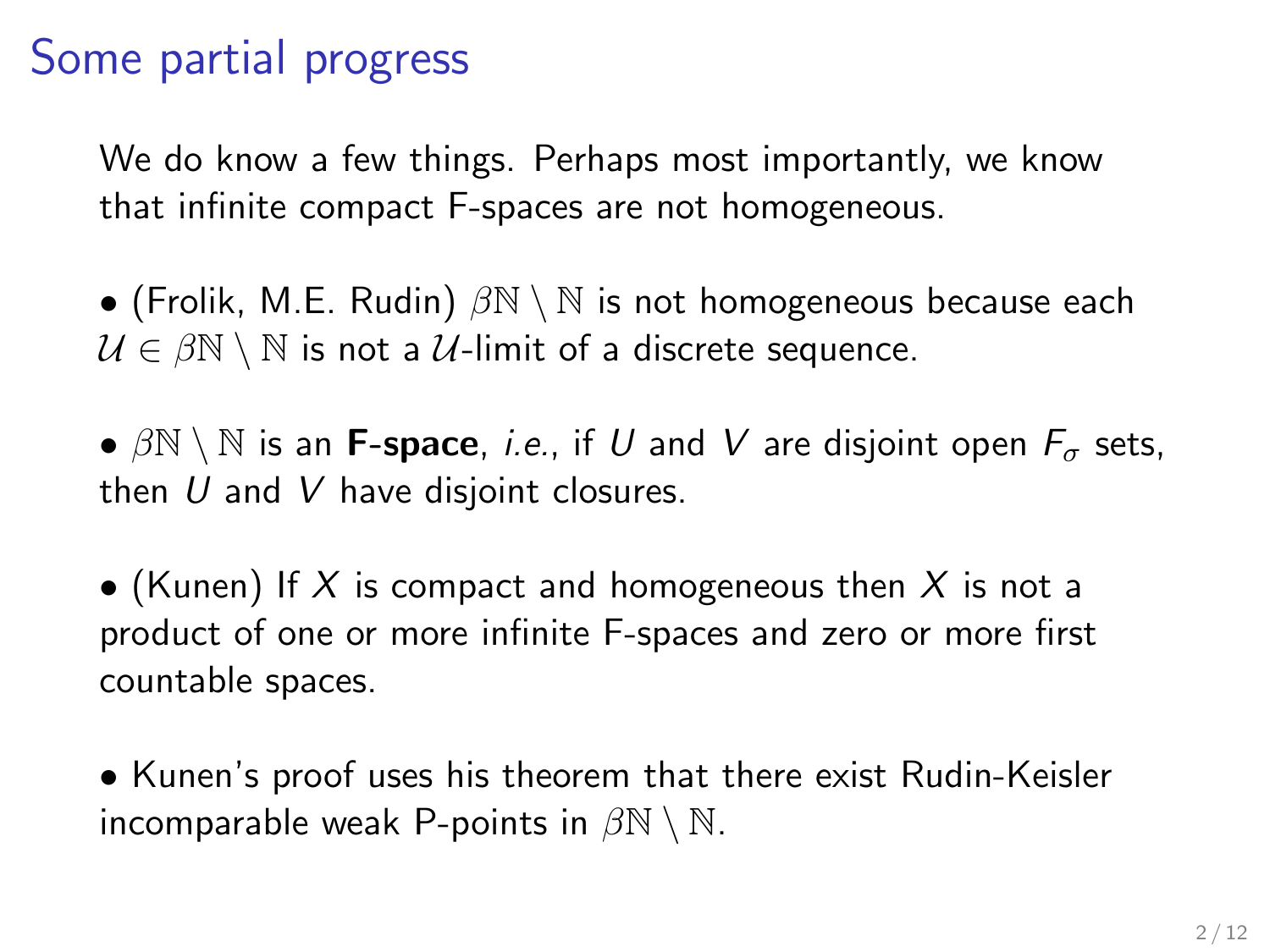## More partial progress

If  $X$  is compact homogeneous then, in addition to Kunen's theorem, we have these restrictions:

- ► (De La Vega)  $|X| \leq 2^{t(X)}$ .
- ► (Van Mill)  $|X| \leq 2^{\pi \chi(X)c(X)}$ .
- $\blacktriangleright$  (Ridderbos)  $|X| \leq d(X)^{\pi \chi(X)}$ .

 $\blacktriangleright$  (M.) [GCH] Every local base in  $X$  is Tukey-below  $[\chi(X)]^{< c(X)}$ . There are also a few ways to cook up "interesting" compact homogeneous spaces  $X$  (not including compact groups and metrizable spaces). Examples:

- $\blacktriangleright$  (Maurice) Linearly ordered X with  $c(X) = c$
- $\blacktriangleright$  (Dow, Pearl)  $X = Y^\omega$  for any zero dimensional first countable compact Y
- $\blacktriangleright$  (Van Mill) Resolutions: X with  $\pi(X) < \chi(X) < \mathfrak{p}$  (assuming  $\omega_1 < \mathfrak{p}$ )
- ► (M.) Amalgams: path connected X with  $c(X) \geq c(Y)$  for any compact homogenous Y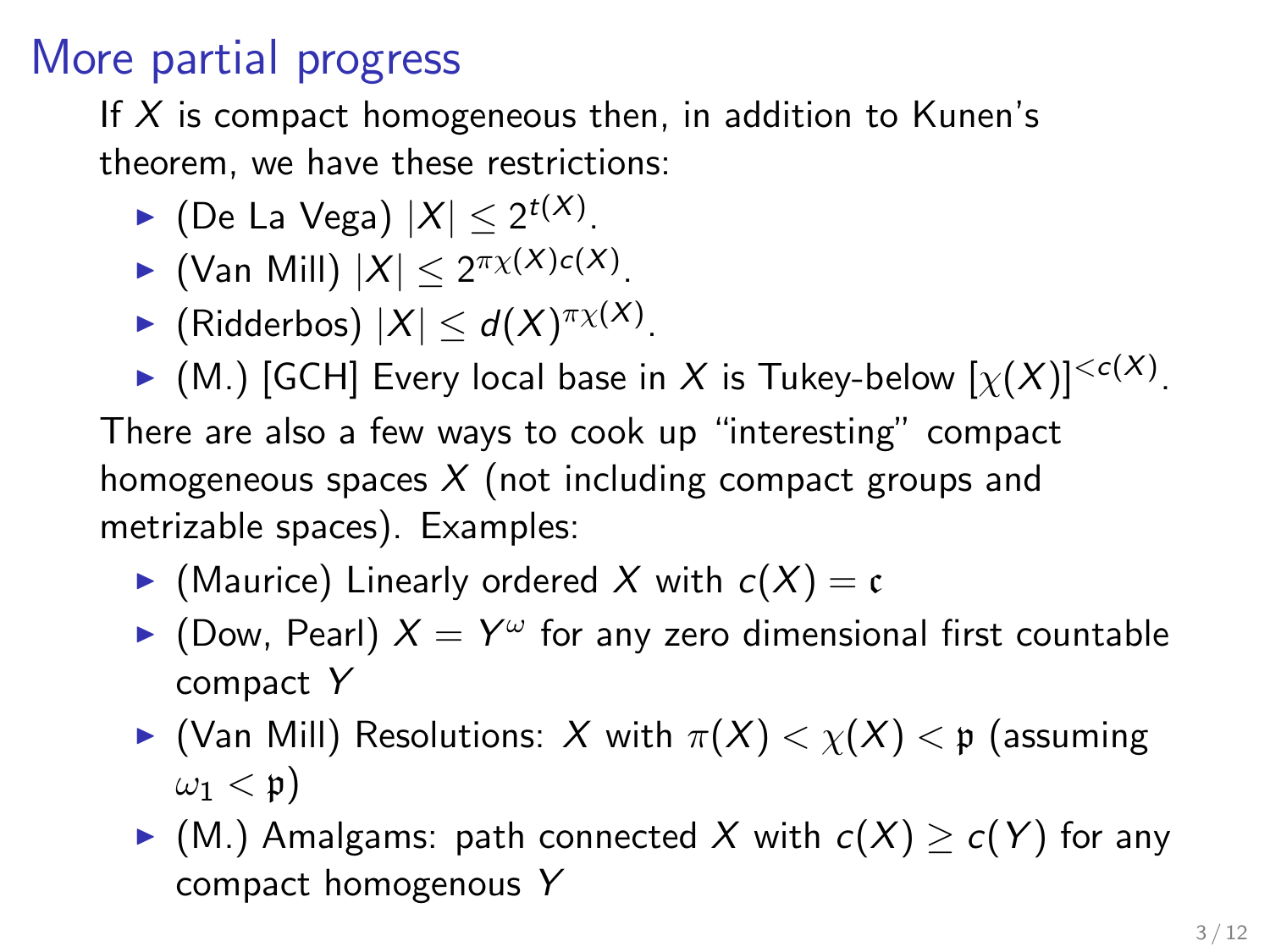## A slight weakening of homogeneity

• Call a space X power homogeneous if it has a homogeneous power.

- Finding "large" compact power homogeneneous spaces appears no easier than large finding compact homogeneous spaces.
- Many restrictions on homogeneous spaces also apply to power homogeneous spaces. For examples, if  $X$  is power homogeneous and compact, then:
	- $\triangleright$  (Kunen) X is an not a product of one or more infinite F-spaces and zero or more first countable spaces.
	- ► (Arhangel'skiĭ, Van Mill, Ridderbos)  $|X| \leq 2^{t(X)}$ .
	- ► (Carlson, Ridderbos)  $|X| \leq 2^{\pi\chi(X)c(X)}$
	- ► (Ridderbos)  $|X| \le d(X)^{\pi_X(X)}$ .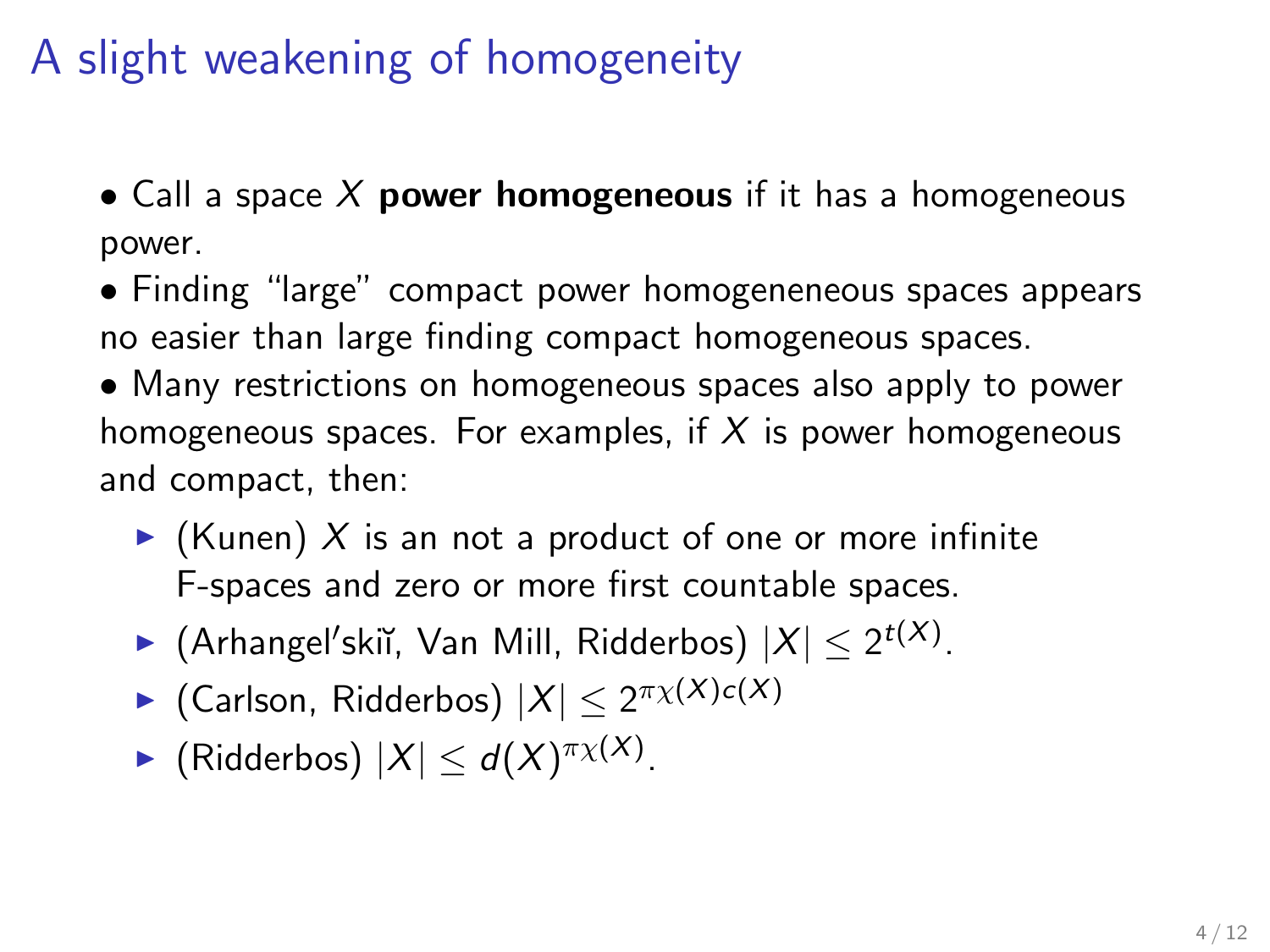## An extreme weakening of homogeneity

• Call a space **B-homogeneous** if it has a base whose elements are homeomorphic to each other.

• B-homogeneity is very different than homogeneity. In particular, every compact space  $X$  is a continuous image of a B-homogeneous compact space. Proof:

- $\blacktriangleright$   $X$  is a continuous image of  $Y = X \times 2^{|X|}$  and all nonempty open subsets of Y have equal cardinality.
- $\blacktriangleright$  Let D be Y with the discrete topology.
- Extend id:  $D \to Y$  to  $\beta$  id:  $\beta D \to Y$ .
- $\triangleright$   $\beta$  id maps the subspace  $u(D)$  of all uniform ultrafilters on D onto  $Y$ .
- $\blacktriangleright$   $u(D)$  is compact and B-homogeneous.
- Also note that every  $u(D)$ , including  $u(\omega) = \beta \mathbb{N} \setminus \mathbb{N}$ , is B-homogeneous despite being a compact F-space.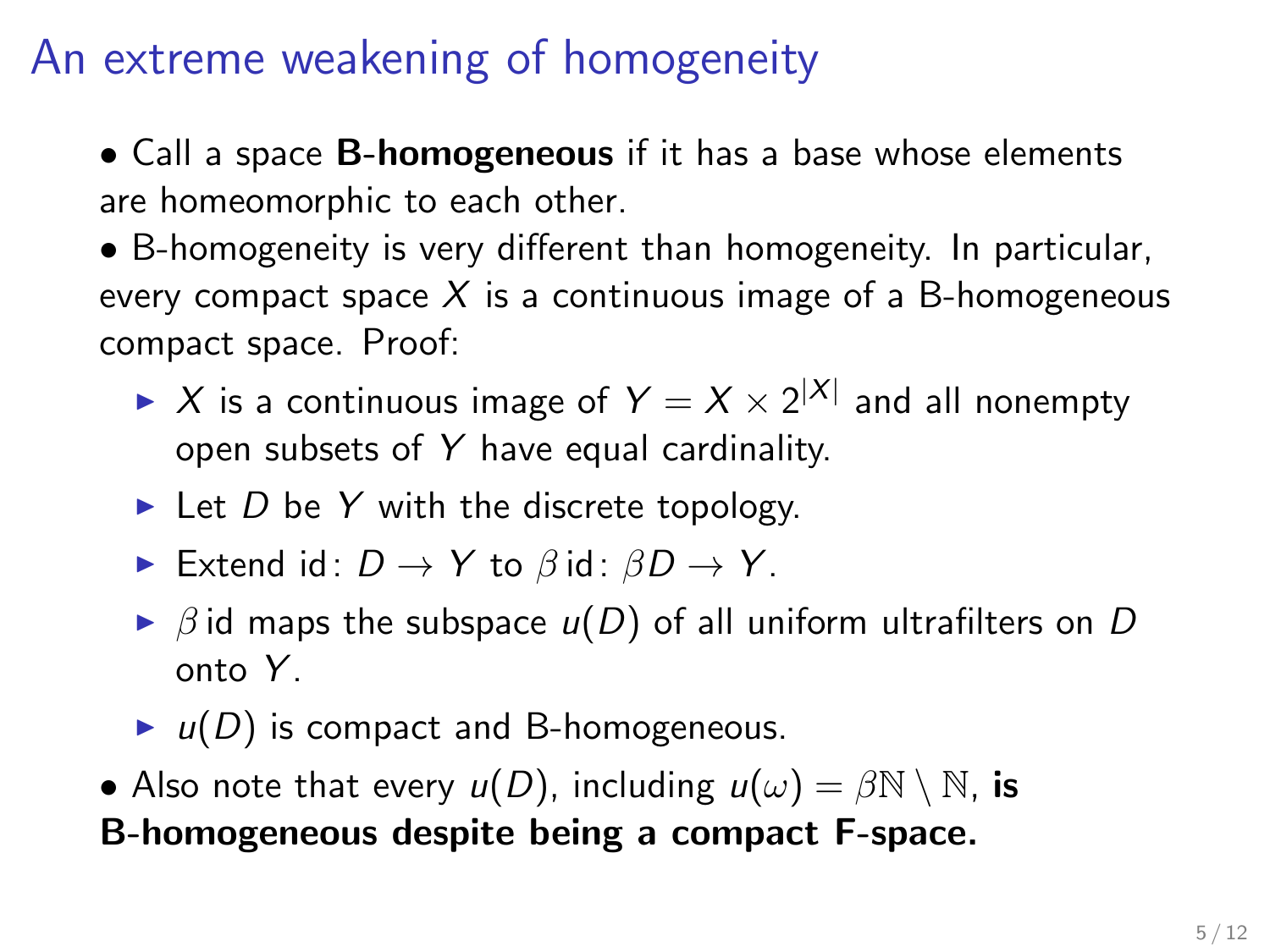## Pin homogeneity: a slightly less extreme weakening

• Call two points a, b in a compact space  $X$  pin equivalent if there exist:

- $\blacktriangleright$  a compact space Y.
- **E** a continuous surjection  $f: Y \rightarrow X$  invertible at a and b,
- ► and a homeomorphism  $g: Y \to Y$  with  $g(f^{-1}(a)) = f^{-1}(b)$ .
- Two facts about pin equivalence:
	- $\triangleright$  Pin equivalence is local: a,  $b \in X$  are pin equivalent in X iff they are pin equivalent in some closed neighborhood of  $\{a, b\}$ .
	- $\blacktriangleright$  Pin equivalence is transitive.
		- $\triangleright$  This is not obvious. The proof involves a fiber product.
- Call  $X$  pin homogeneous if every two points in  $X$  are pin equivalent.
- If we required  $f$  to be invertible everywhere, then pin homogeneity would be homogeneity.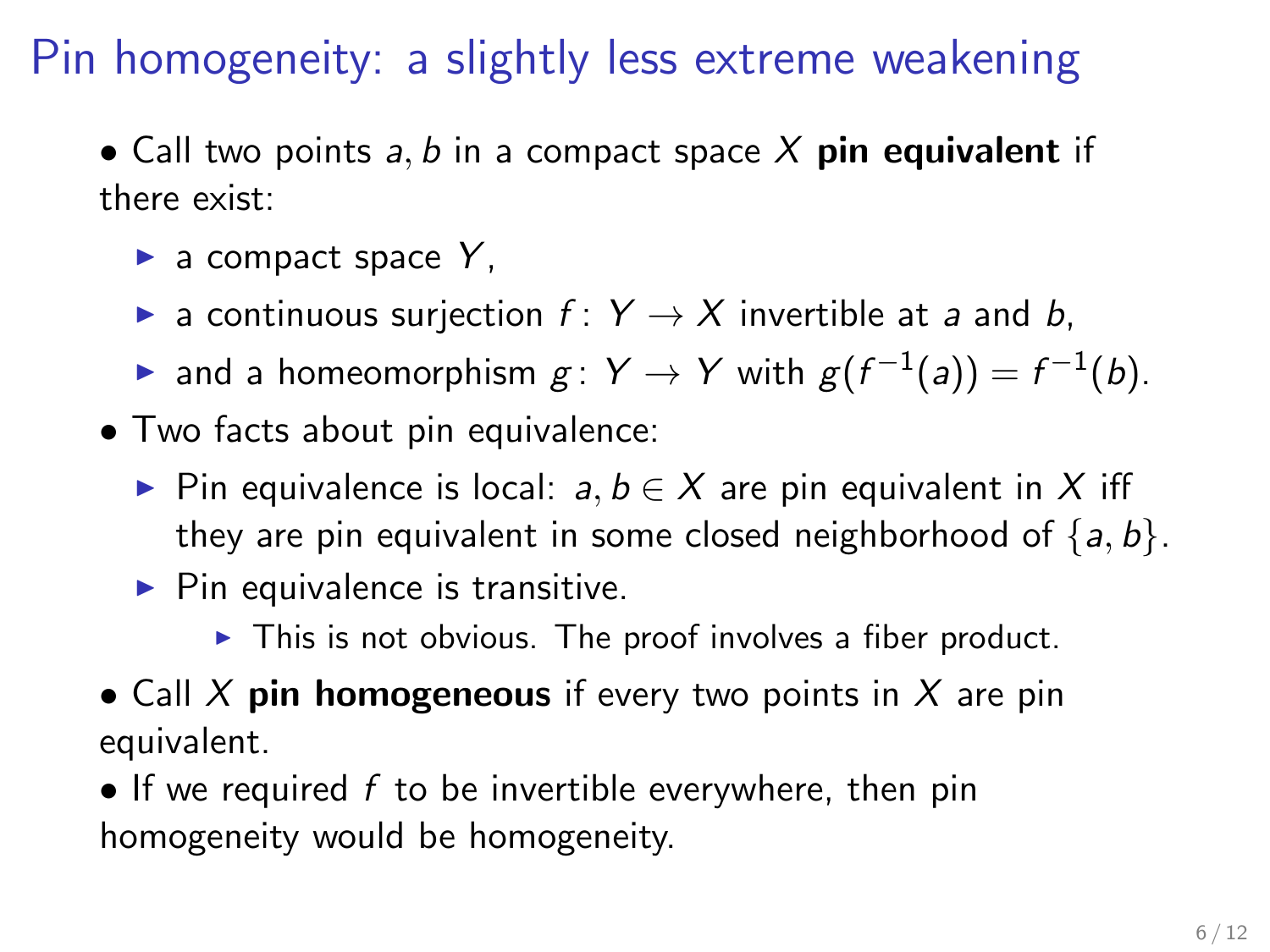Example: Closed intervals are pin homogeneous. Let's see why 1 and 4 are pin equivalent in  $X = [0, 4]$ . ч, 3  $\overline{2}$  $\iota$  $\overline{a}$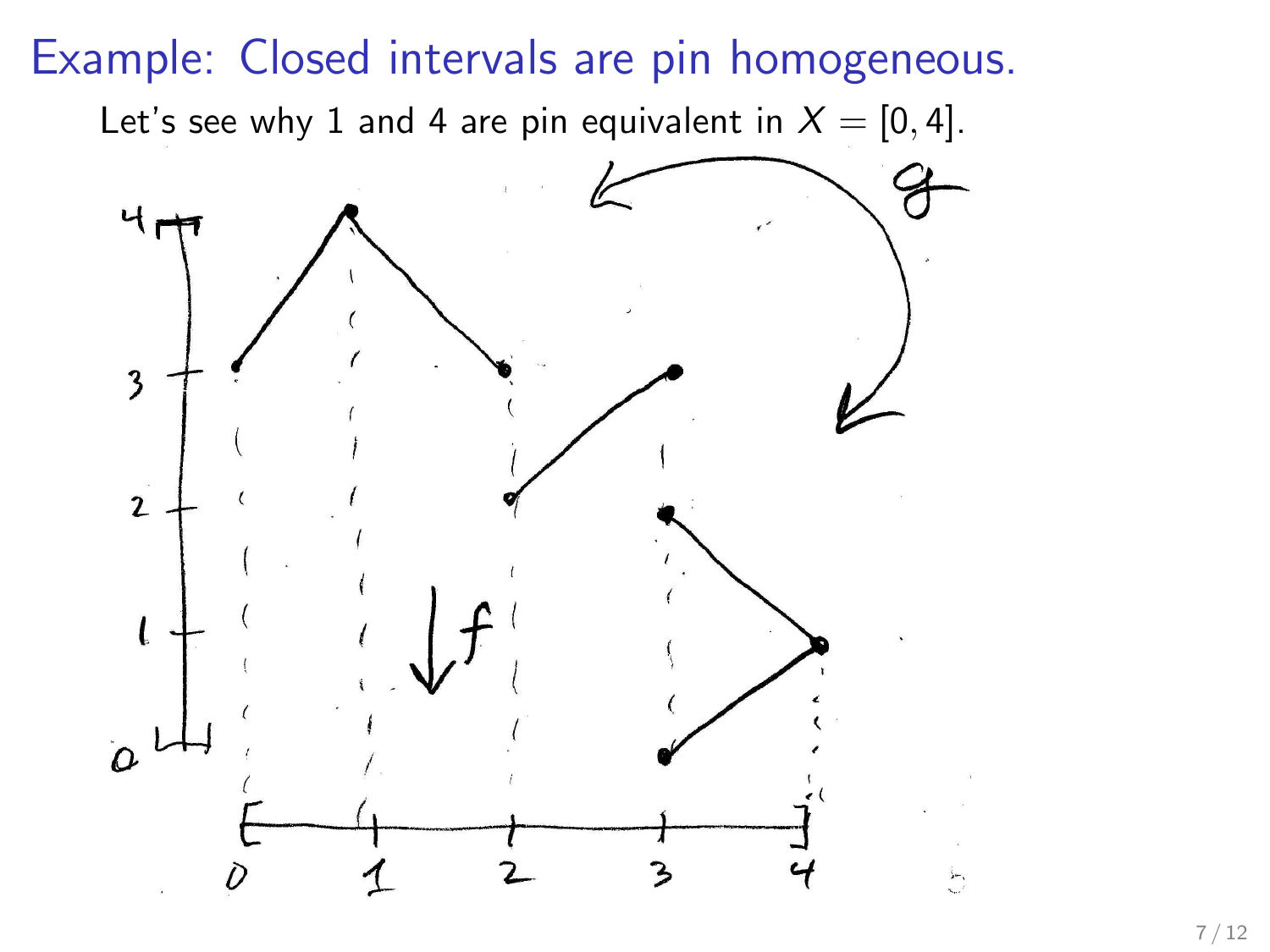# $X^2$  witnesses every pin equivalence.

### Theorem

Points  $a, b$  in a compact space  $X$  are pin equivalent iff there exists  $Y \subset X^2$  such that:

- $\blacktriangleright$  Y is symmetric and closed,
- ighthroportal the first coordinate projection  $\pi: Y \to X$  is surjective,
- $\blacktriangleright \pi$  is invertible at a and b.
- and  $(a, b) \in Y$ .

I proved the above theorem by first characterizing pin equivalence in terms of Boolean algebras. . .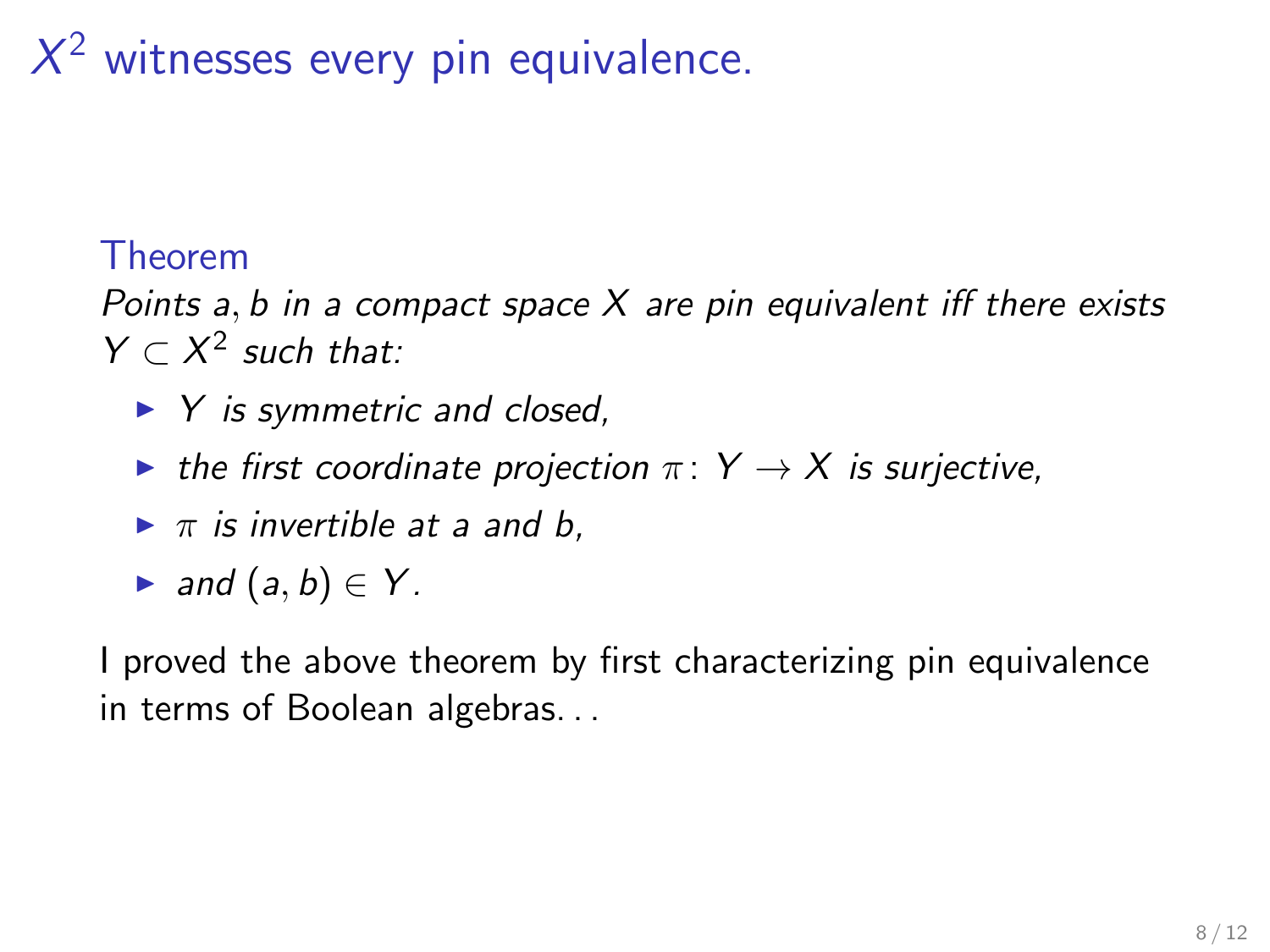Pin equivalence is a local Boolean property.

Call two filter bases  $F$ , G in a Boolean algebra A pin equivalent if there exist:

- $\blacktriangleright$  an extension of A to a Boolean algebra A'
- ightharpoonup and an automorphism h of  $A'$  such that  $h[F'] = G'$  where  $F'$ and  $G'$  are the filters of  $A'$  generated by  $F$  and  $G$ , respectively.

### Theorem

Points p, q in a compact space  $X$  are pin equivalent iff they respectively have neighborhood bases  $U, V$  such that:

- $\blacktriangleright \bigcup \mathcal{U}$  and  $\bigcup \mathcal{V}$  are disjoint
- $\triangleright$  and U and V are pin equivalent in the Boolean subalgebra of  $P(X)$  generated by  $U \cup V$ .

### **Corollary**

Given Y compact,  $X = Y \times 2^{X(Y)}$  is pin homogeneous.

#### Proof.

Each  $p \in X$  has an independent local subbase of size  $\chi(Y)$ .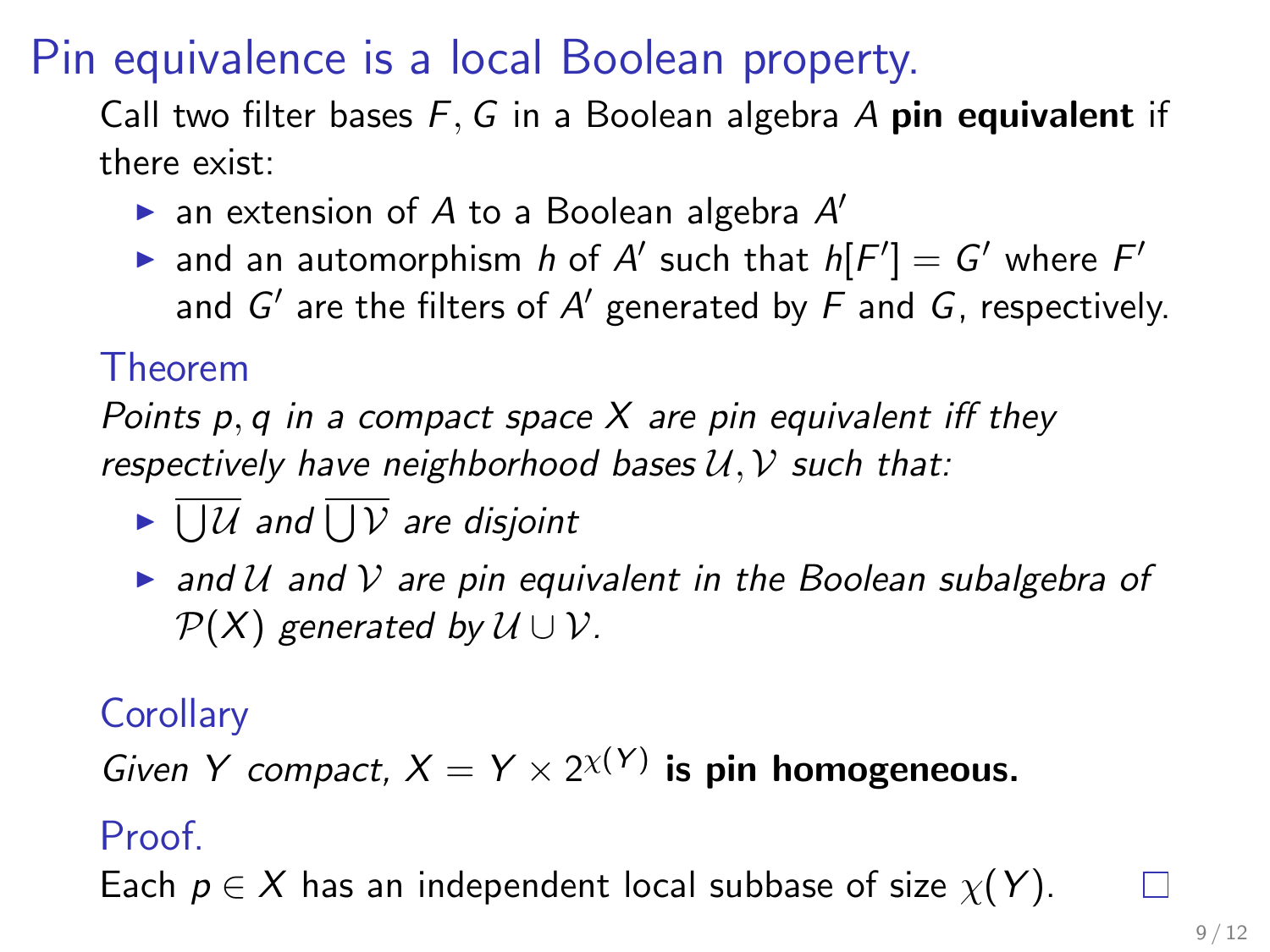Pin equivalence implies Tukey equivalence.

- Call two upwards directed posets  $P, Q$  Tukey equivalent if there is an upwards directed poset  $R$  with cofinal subsets  $P', Q'$ isomorphic to  $P$ ,  $Q$ , respectively.
- All the local bases at a given point in a space are Tukey equivalent to each other. (These local bases are ordered by  $\supset$ .)
- Call two points in a space Tukey equivalent if they have Tukey equivalent local bases.
- Pin equivalent points are Tukey equivalent. (Proof: Use the Boolean algebra characterization.)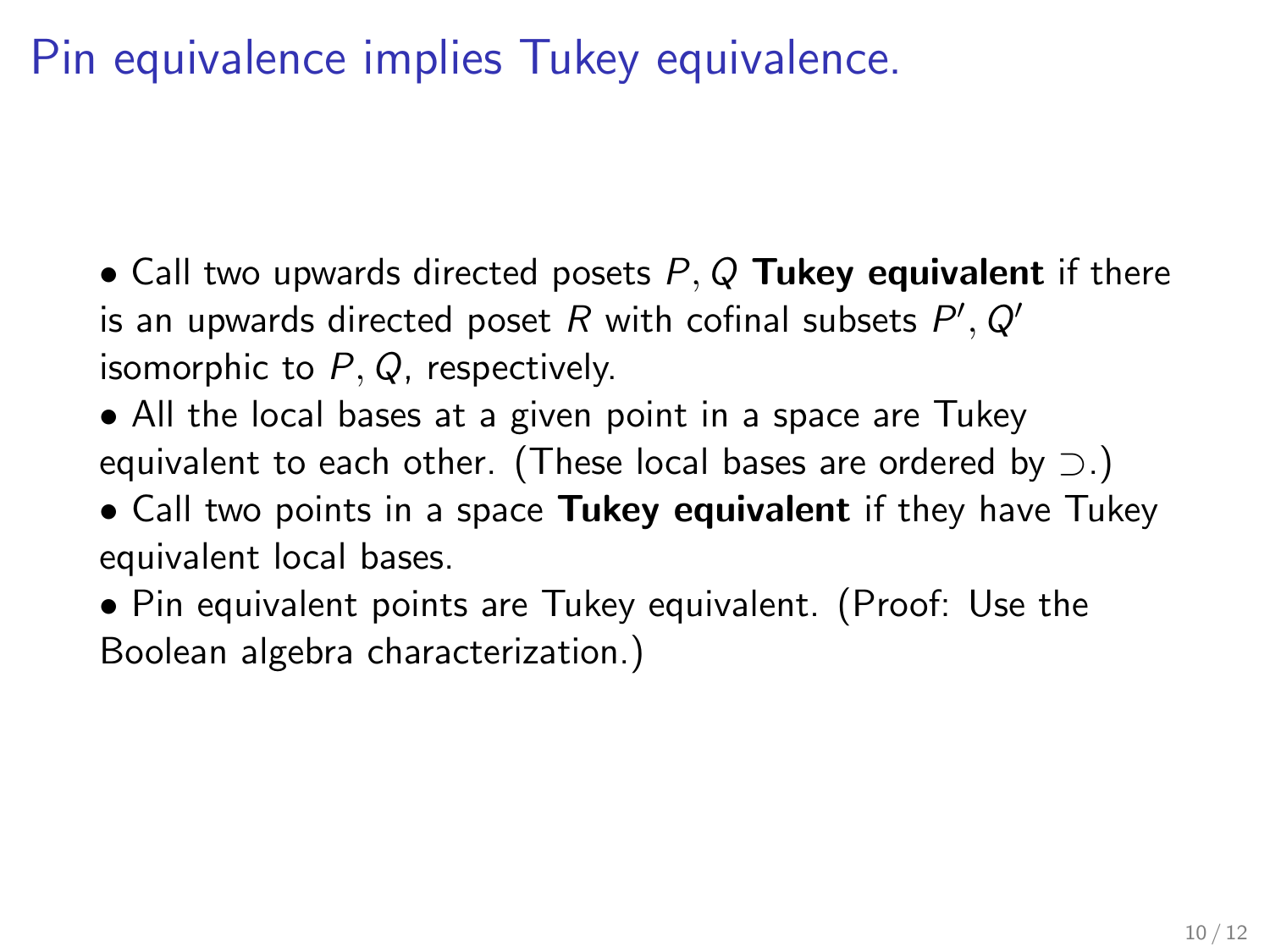## Pin homogeneity and F-spaces

### Theorem (CH)

If  $X$  is an infinite compact F-space, then it is not pin homogeneous.

My proof is similar to that of Kunen's theorem. It uses RK-incomparable selective ultrafilters instead of merely RK-incomparable weak P-points.

Does ZFC already prove the above theorem? It does in the special case  $X = \beta \mathbb{N} \setminus \mathbb{N}$ :

Theorem  $\beta \mathbb{N} \setminus \mathbb{N}$  is not pin homogeneous.

Proof. Pin equivalence preserves the property of being a weak P-point.